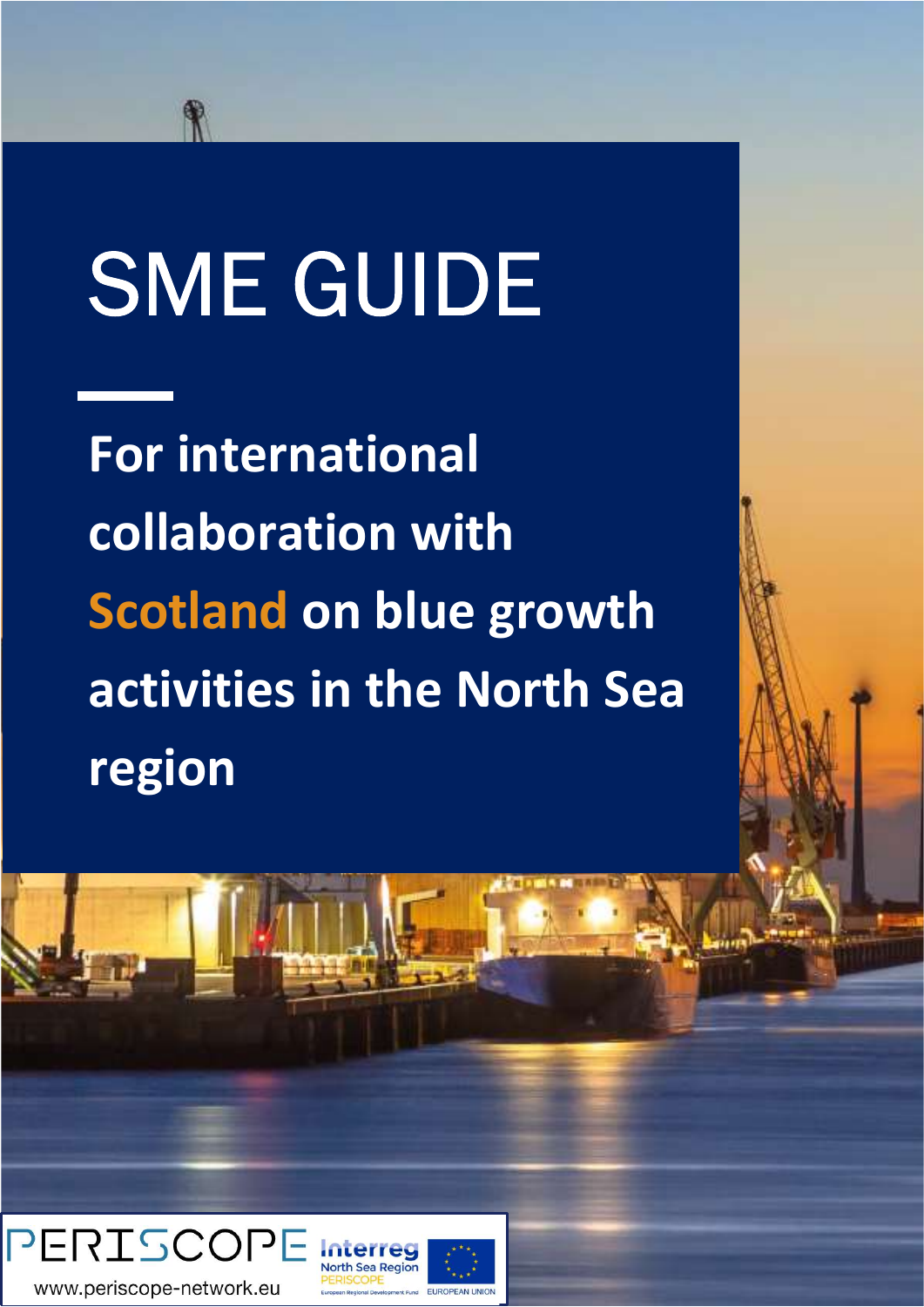Are you working in the marine or maritime sector, the domain of renewable energies or any other field related to blue growth , and thinking of starting a project in the North Sea area? Then you might want to start a collaboration with another region, that has the necessary testing facilities or the specific skills to make the project a success. This guide will give you an overview of the tools for blue growth collaboration that Scotland has to offer.

2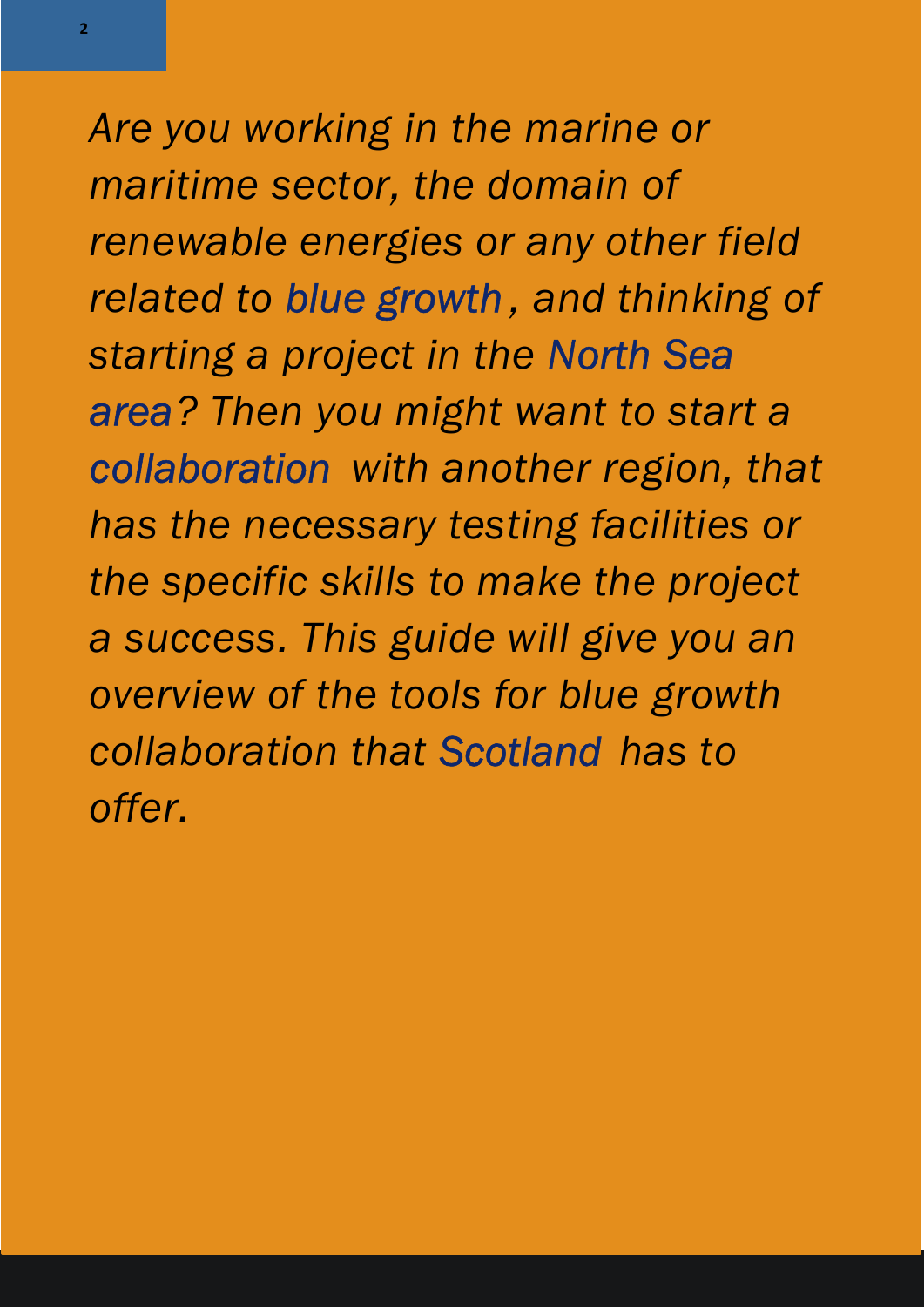## QUICK GUIDE

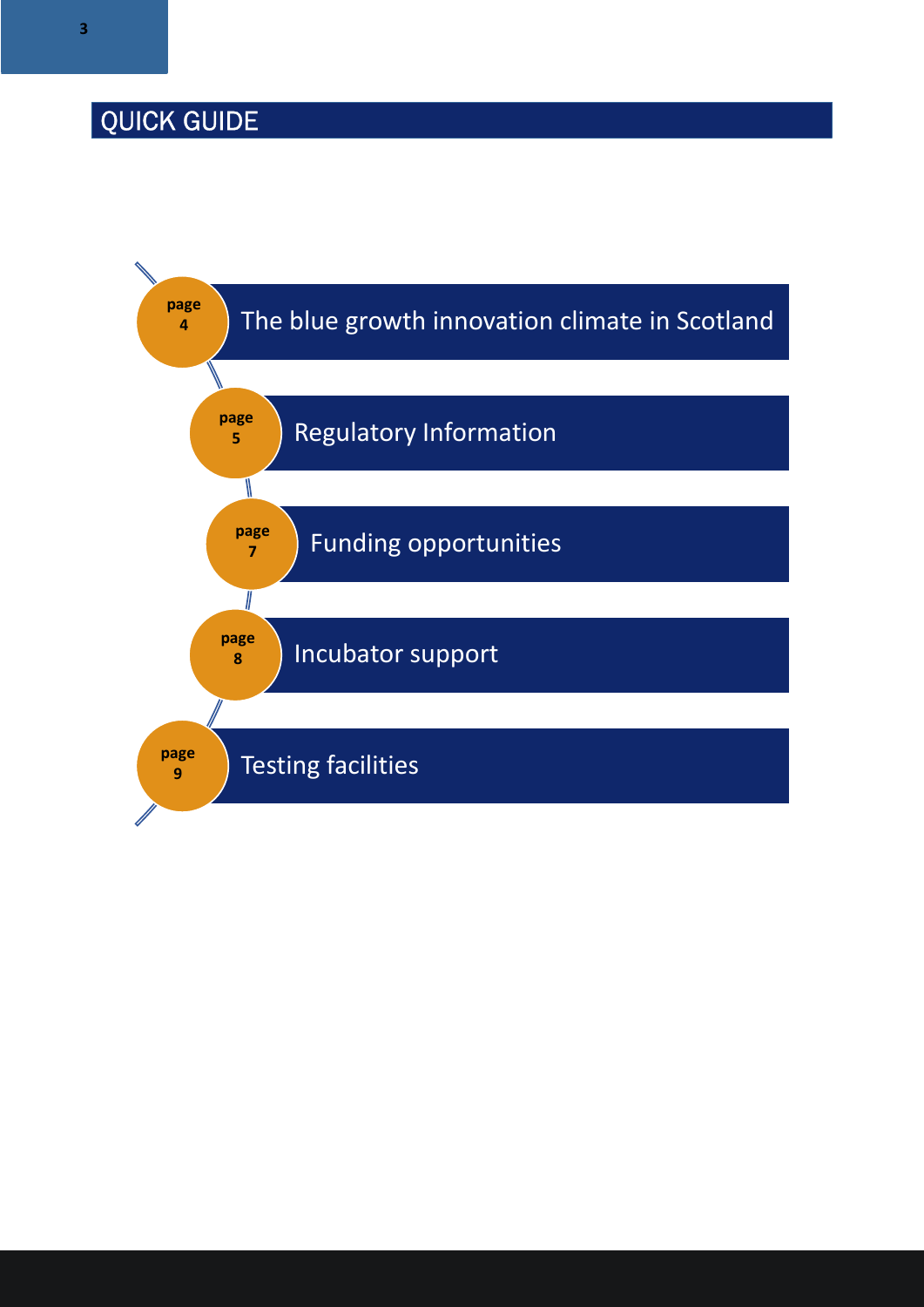#### WHAT DOES SCOTLAND HAVE TO OFFER?

The maritime economy makes a substantial contribution to the Scottish and UK economies. It is estimated that the maritime sector in Scotland provides £9.3 billion in turnover, £3.6 billion in GVA and 39,300 jobs in Scotland in 2015 (CEBR (2017). The largest constituent industry is the offshore oil & gas sector, which directly contributed £2.9 bn in GVA and 30,900 jobs in 2015.

The main Blue Growth focus in Scotland is on offshore renewable energy, and Scotland is the joint-leader in Smart Specialisation in the area of Marine Renewable Energy, along with the Basque Country.

By leveraging its world-leading expertise and infrastructure in offshore energy extraction, Scotland aims to lead the world in offshore renewable energy. Scotland's natural assets and long-run public-private investment in wave and tidal have given it a lead technology development and testing in this still pre-commercial field (notably via EMEC and the cluster of related companies in Orkney). The commercial deployment of wave energy is supported via the Wave Energy Scotland initiative.

This is supported by Scottish energy policy, which sets a target of 50% of Scotland's overall energy consumption from renewable sources, and near 100% decarbonisation of the energy system by 2050.

Food and drink is a second key priority area of the Scottish Government and fishing and fishing products are an economic cluster in which Scotland has a strong specialisation. Aquaculture is a key priority (notably in the Highlands & Islands area) and the Scottish Aquaculture Innovation Centre has been funded to support the sector. Blue biotechnology related activities are also emerging and fall under the broader life science priority.

The Scottish Marine Institute has a specific centre focused on blue biotech (SAMS, n.d.) and the European Centre for Marine Biotechnology has been developed including business incubation facilities for blue biotech firms (European Centre for Marine Biotechnology, n.d.).

Blue biotechnology is one element of a drive to enhance Scottish industrial biotechnology potential (with marine biomass one focus area) that is being developed. Scottish partners are active in EU FP projects in this field, for example Sea Biotech ("SeaBioTech", n.d.)

#### Innovation Priorities

#### Marine renewables

Scotland is a joint leader in the Interregional partnership for Smart Specialisation on Marine Renewable Energy. The innovation priorities in this area have been identified as:

- manufacturing of large components;
- power transfer and conversion;
- corrosion in water;
- sensing, instrumentation and monitoring;
- O&M optimisation;
- testing and demonstration in real environments.

#### Aquaculture

Aquaculture is an increasingly important industry for Scotland, helping to sustain economic growth in the rural and coastal communities of the north and west. Involving the farming or culturing of fish, molluscs, crustaceans and seaweed, aquaculture produces our most valuable food export. The Scottish aquaculture industry is led by Atlantic salmon farming, but also produces significant quantities of Rainbow trout and mussels.

The Scottish Government supports the Aquaculture Industry Leadership Group as it seeks to deliver the industry's growth strategy by 2030. The strategy aims to:

- double the economic contribution of the sector from £1.8 billion in 2016, to £3.6 billion by 2030
- double the number of jobs to 18,000 by 2030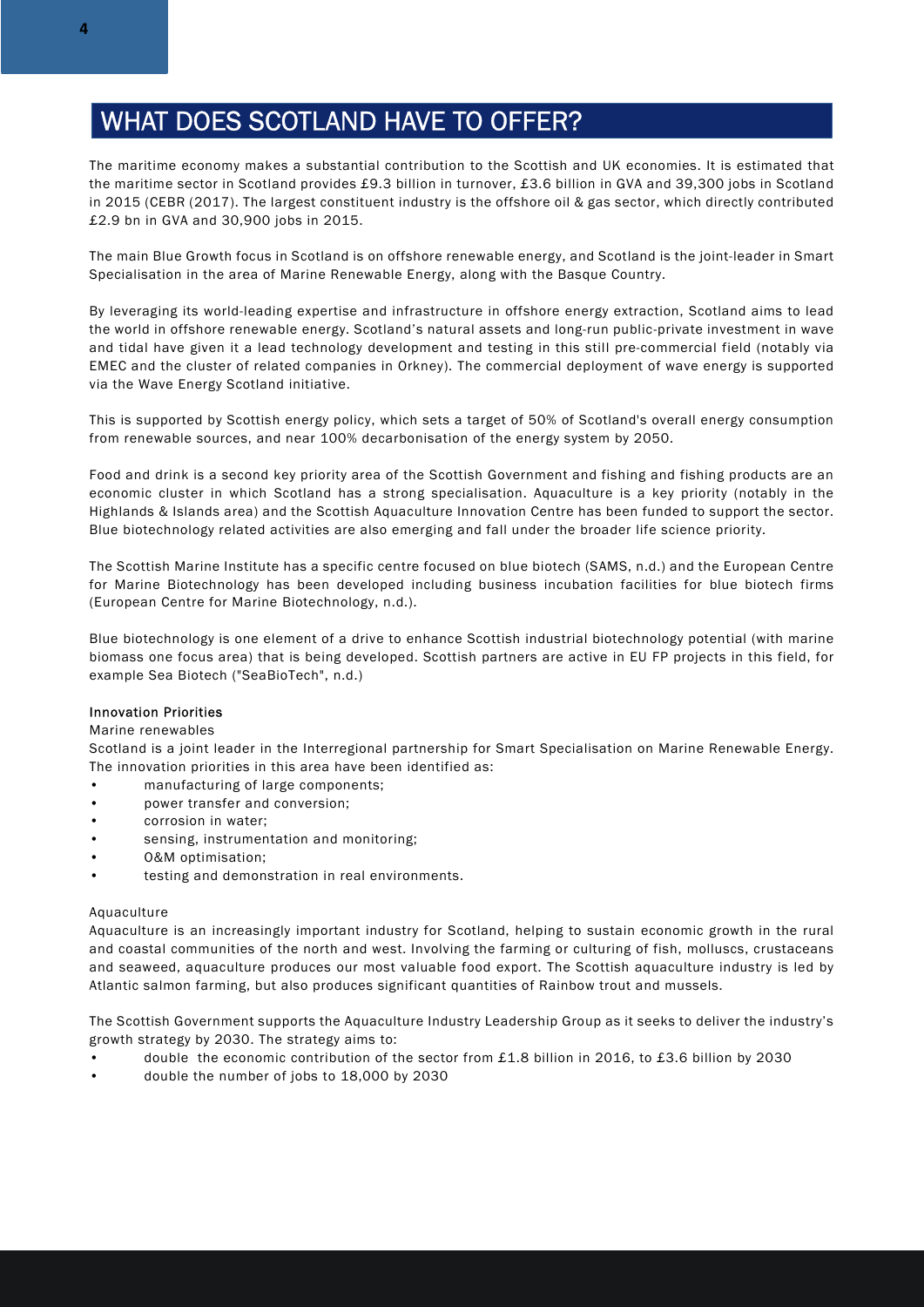## INTELLECTUAL PROPERTY RIGHTS (IPR), REGULATIONS AND STANDARD SUPPORT

#### IPR

| <b>LOCAL IPR</b><br>AMBASSADOR         | <b>WEBSITE</b>                                                               | <b>TELEPHONE</b><br><b>NUMBER</b>                                 | <b>EMAIL</b>           |
|----------------------------------------|------------------------------------------------------------------------------|-------------------------------------------------------------------|------------------------|
| Intellectual<br><b>Property Office</b> | https://www.gov.uk/government/organisations/intellectual-<br>property-office | 0300 300<br>2000<br>Or $+44$<br>(0)1633<br>814000<br>(outside UK) | information@ipo.gov.uk |

| MARINE SPATIAL PLANNING |                                                                                   |
|-------------------------|-----------------------------------------------------------------------------------|
| <b>Policy Document</b>  | https://www2.gov.scot/topics/marine/marineenergy/wave/rlg/pentlandorkney/mspfinal |
| Website                 | http://marine.gov.scot/                                                           |

| REGULATIONS AND STANDARD SUPPORT |                                                                                                                                                                                                                                                                                                                                                                                                                                                                                                   |
|----------------------------------|---------------------------------------------------------------------------------------------------------------------------------------------------------------------------------------------------------------------------------------------------------------------------------------------------------------------------------------------------------------------------------------------------------------------------------------------------------------------------------------------------|
| <b>AGENCIES</b>                  |                                                                                                                                                                                                                                                                                                                                                                                                                                                                                                   |
| Name agency                      | <b>Marine Scotland</b>                                                                                                                                                                                                                                                                                                                                                                                                                                                                            |
| Concerning                       | marine renewable, fishing vessel, freshwater fisheries and seal licensing<br>$\bullet$<br>ensuring compliance with fisheries regulations<br>promoting sustainable, profitable and well-managed fisheries and<br>aquaculture industries<br>ensuring a sound scientific evidence base exists to inform our marine<br>policies<br>the sustainable management of freshwater fish and fisheries resources<br>$\bullet$<br>promoting sustainable economic growth from the marine renewables<br>industry |
| Link to website                  | http://marine.gov.scot/                                                                                                                                                                                                                                                                                                                                                                                                                                                                           |
| telephone number                 | 00 44 300 244 4000                                                                                                                                                                                                                                                                                                                                                                                                                                                                                |
| Name agency                      | Crown Estate Scotland                                                                                                                                                                                                                                                                                                                                                                                                                                                                             |
| Concerning                       | Leasing and managing seabed and coastal zones                                                                                                                                                                                                                                                                                                                                                                                                                                                     |
| Link to website                  | http://www.crownestatescotland.com/                                                                                                                                                                                                                                                                                                                                                                                                                                                               |
| telephone number                 | 00 44 131 260 6070                                                                                                                                                                                                                                                                                                                                                                                                                                                                                |
| Name agency                      | Scottish Development International                                                                                                                                                                                                                                                                                                                                                                                                                                                                |
| Concerning                       | <b>Investment and Trade</b>                                                                                                                                                                                                                                                                                                                                                                                                                                                                       |
| Link to website                  | https://www.sdi.co.uk/                                                                                                                                                                                                                                                                                                                                                                                                                                                                            |
| telephone number                 | +44 300 013 2734                                                                                                                                                                                                                                                                                                                                                                                                                                                                                  |
| Name agency                      | <b>Scottish Enterprise</b>                                                                                                                                                                                                                                                                                                                                                                                                                                                                        |
| Concerning                       | Support for companies in Scotland                                                                                                                                                                                                                                                                                                                                                                                                                                                                 |
| Link to website                  | https://www.scottish-enterprise.com/                                                                                                                                                                                                                                                                                                                                                                                                                                                              |
| telephone number                 | 0044 300 013 3385                                                                                                                                                                                                                                                                                                                                                                                                                                                                                 |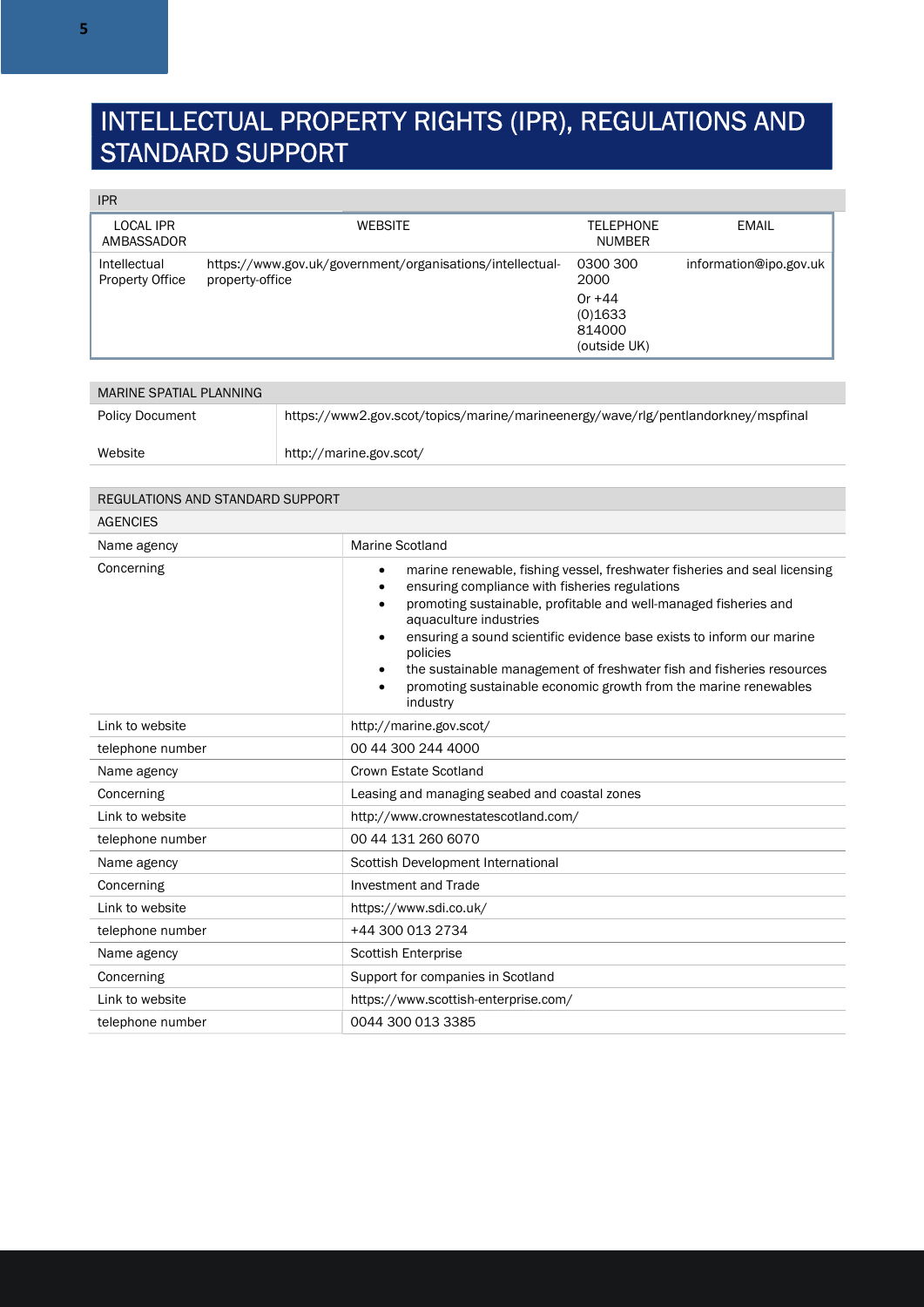| PERMITS AND EXEMPTIONS    |                                                                     |
|---------------------------|---------------------------------------------------------------------|
| Name permit               | Marine license                                                      |
| <b>Isssuing authority</b> | Marine Scotland Licensing Operations Team                           |
| Applies to                | Activities in sea areas                                             |
| Link to website           | https://www2.gov.scot/topics/marine/fish-shellfish/18716/marlicence |
| Name permit               | Onshore planning permission                                         |
| <b>Isssuing authority</b> | local planning authority                                            |
| Applies to                | onshore works and constructions                                     |
| Link to website           | https://www2.gov.scot/publications/2009/08/11133705/1               |
| Name permit               | Seabed Lease                                                        |
| <b>Isssuing authority</b> | Crown Estate Scotland                                               |
| Applies to                | FOreshore and seabed out to 12 nautical miles                       |
| Link to website           | http://www.crownestatescotland.com/                                 |

Scotland has a very business friendly culture. Cluster organisations are ready to help you set up subsidiaries in a couple of hours. They can also help you out with regulations and achieve international cooperation. Therefore it is recommended to reach out to a cluster organisation if you want to cooperate with Scottish organisations or use the Scottish research infrastructure.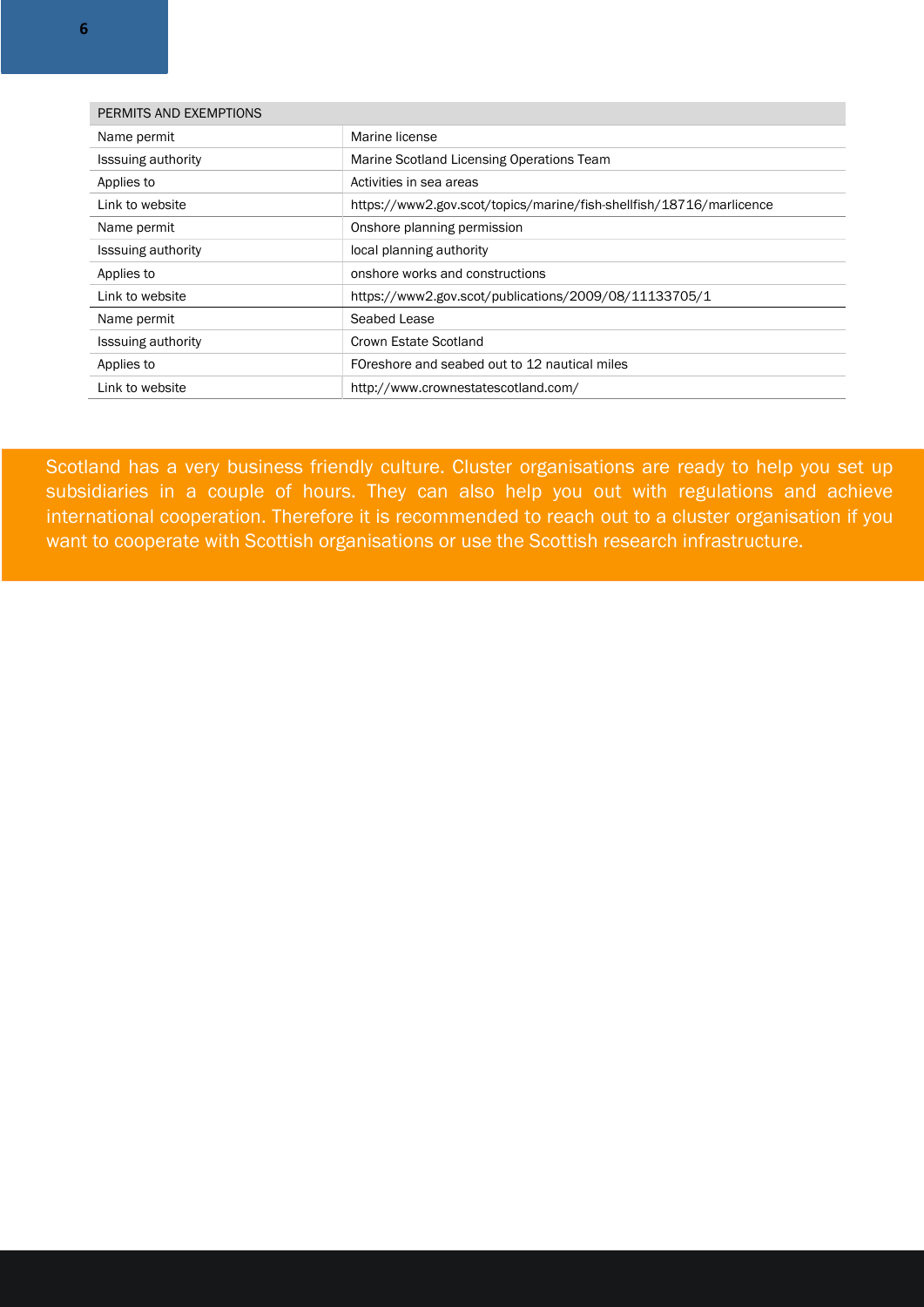### CROSS BORDER FINANCIAL INSTRUMENTS FOR BLUE GROWTH

| TYPE OF FINANCIAL INSTRUMENT   | Grant                                                                                                                                                                                                                                                                                                                                                                                                                                                                                                                                                                                                             |
|--------------------------------|-------------------------------------------------------------------------------------------------------------------------------------------------------------------------------------------------------------------------------------------------------------------------------------------------------------------------------------------------------------------------------------------------------------------------------------------------------------------------------------------------------------------------------------------------------------------------------------------------------------------|
| NAME FINANCIAL INSTRUMENT      | Regional Selective Assistance (RSA) grants                                                                                                                                                                                                                                                                                                                                                                                                                                                                                                                                                                        |
| <b>DESCRIPTION</b>             | Regional Selective Assistance (RSA) grants are available to help projects<br>that will create or protect jobs in Scotland.<br>To qualify, your project must meet ALL the following criteria:<br>Take place within an assisted area in Scotland<br>$\bullet$<br>Directly create or safeguard jobs within your business<br>$\bullet$<br>Should not be offset by job losses elsewhere<br>Involve an element of capital investment<br>Be mainly funded from the private sector, including the<br>company's own cash resources<br>Be financially viable, make commercial sense and contribute to<br>Scotland's economy |
| TRANSNATIONAL DIMENSION        | Open to none scottish companies. However the project must be based in<br>Scotland                                                                                                                                                                                                                                                                                                                                                                                                                                                                                                                                 |
| TYPE OF FINANCIAL INSTRUMENT   | Grants                                                                                                                                                                                                                                                                                                                                                                                                                                                                                                                                                                                                            |
| NAME FINANCIAL INSTRUMENT      | Horizon 2020                                                                                                                                                                                                                                                                                                                                                                                                                                                                                                                                                                                                      |
| <b>DESCRIPTION</b>             | Horizon 2020 is the largest ever European Union (EU) research and<br>innovation programme. It's open to everyone and has an emphasis on<br>excellent science, industrial leadership and tackling societal challenges.                                                                                                                                                                                                                                                                                                                                                                                             |
| <b>TRANSNATIONAL DIMENSION</b> | Open to EU Member states, EEA members, and third countries in some<br>instances                                                                                                                                                                                                                                                                                                                                                                                                                                                                                                                                   |
| TYPE OF FINANCIAL INSTRUMENT   | Grant                                                                                                                                                                                                                                                                                                                                                                                                                                                                                                                                                                                                             |
| NAME FINANCIAL INSTRUMENT      | <b>Interreg Europe</b>                                                                                                                                                                                                                                                                                                                                                                                                                                                                                                                                                                                            |
| <b>DESCRIPTION</b>             | A series of grant funding programmes which aim to generate cohesion<br>across regions in Europe, and generate regional development.                                                                                                                                                                                                                                                                                                                                                                                                                                                                               |
| TRANSNATIONAL DIMENSION        | Must include other regions in Europe                                                                                                                                                                                                                                                                                                                                                                                                                                                                                                                                                                              |
| TYPE OF FINANCIAL INSTRUMENT   | Debt/equity                                                                                                                                                                                                                                                                                                                                                                                                                                                                                                                                                                                                       |
| NAME FINANCIAL INSTRUMENT      | Energy Investment Fund (EIF)                                                                                                                                                                                                                                                                                                                                                                                                                                                                                                                                                                                      |
| <b>DESCRIPTION</b>             | EIF funds are awarded where an evident gap in the funding of a project<br>has emerged that would prevent it from reaching completion.                                                                                                                                                                                                                                                                                                                                                                                                                                                                             |
| <b>TRANSNATIONAL DIMENSION</b> | Open to non-scottish companies, but must be for projects in Scotland                                                                                                                                                                                                                                                                                                                                                                                                                                                                                                                                              |
| TYPE OF FINANCIAL INSTRUMENT   | Grant                                                                                                                                                                                                                                                                                                                                                                                                                                                                                                                                                                                                             |
| NAME FINANCIAL INSTRUMENT      | <b>European Maritime and Fisheries Fund</b>                                                                                                                                                                                                                                                                                                                                                                                                                                                                                                                                                                       |
| <b>DESCRIPTION</b>             | Supports activities in the blue economy. Almost half of this fund is used<br>to support SMEs. A €71m grant funding programme called Blue Economy<br>is funded through the EMFF                                                                                                                                                                                                                                                                                                                                                                                                                                    |
| TRANSNATIONAL DIMENSION        | Open to countries across Europe                                                                                                                                                                                                                                                                                                                                                                                                                                                                                                                                                                                   |
| TYPE OF FINANCIAL INSTRUMENT   | Debt                                                                                                                                                                                                                                                                                                                                                                                                                                                                                                                                                                                                              |
| NAME FINANCIAL INSTRUMENT      | <b>Innovfin EDP</b>                                                                                                                                                                                                                                                                                                                                                                                                                                                                                                                                                                                               |
| <b>DESCRIPTION</b>             | EIB debt product used to fund energy demonstration projects.                                                                                                                                                                                                                                                                                                                                                                                                                                                                                                                                                      |
| TRANSNATIONAL DIMENSION        | Open to all constituent countries of the EIB                                                                                                                                                                                                                                                                                                                                                                                                                                                                                                                                                                      |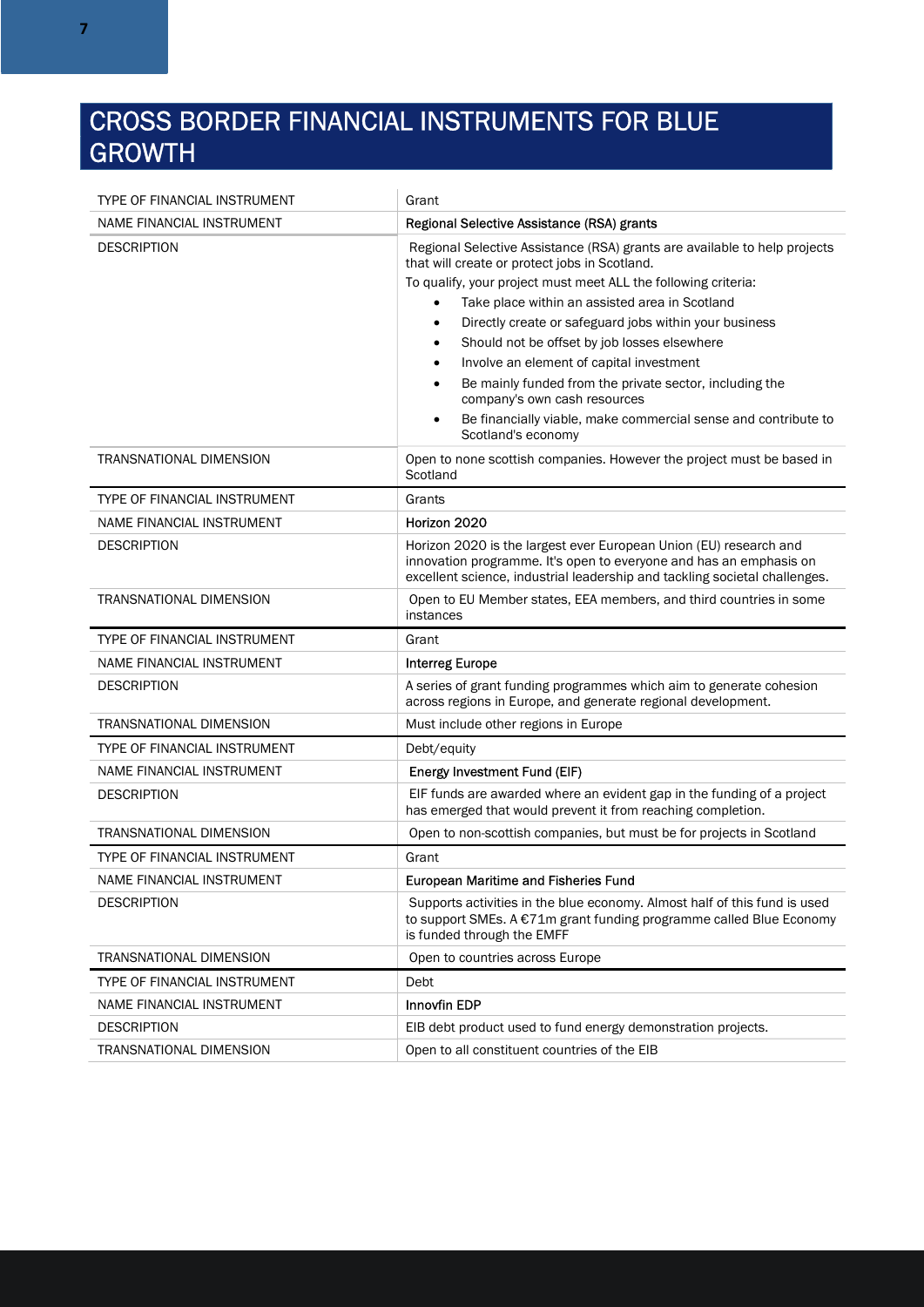## SME ORIENTED INCUBATOR SUPPORT

| <b>National</b><br>Oceanography Centre                   |                                                                                                                                                                                                                                                                                                                                                                                    |  |
|----------------------------------------------------------|------------------------------------------------------------------------------------------------------------------------------------------------------------------------------------------------------------------------------------------------------------------------------------------------------------------------------------------------------------------------------------|--|
| NATURAL ENVIRONMENT RESEARCH COUNCIL                     |                                                                                                                                                                                                                                                                                                                                                                                    |  |
| NAME:                                                    | MARINE ROBOTICS INNOVATION CENTRE HUB                                                                                                                                                                                                                                                                                                                                              |  |
| <b>MAIN TOPICS</b>                                       | Specialist engineering and test facilities to nurture collaborative engagements between<br>companies developing technology for marine autonomous systems and leading<br>academics.                                                                                                                                                                                                 |  |
| <b>ADRESS</b>                                            | National Oceanography Centre, European Way Southampton SO14 3HZ                                                                                                                                                                                                                                                                                                                    |  |
| <b>WEBSITE</b>                                           | http://noc.ac.uk/innovationcentre                                                                                                                                                                                                                                                                                                                                                  |  |
| European<br><b>Marine Science</b><br>Park<br><b>NAME</b> | FUROPEAN MARINE SCIENCE PARK                                                                                                                                                                                                                                                                                                                                                       |  |
|                                                          |                                                                                                                                                                                                                                                                                                                                                                                    |  |
| <b>MAIN TOPICS</b>                                       | The rich marine resources of the Highlands of Islands of Scotland underpin a vibrant and<br>growing economic cluster based on marine science. This includes innovative enterprises,<br>world-class research, excellent locations and facilities, a skilled talent pool, strong<br>government support for business and close links between policy makers, industry and<br>academia. |  |
| <b>ADRESS</b>                                            | Highlands and Islands Enterprise, European Marine Science Park, Malin House<br>Dunbeg, Oban, PA37 1SZ                                                                                                                                                                                                                                                                              |  |
| <b>WEBSITE</b>                                           | www.europeanmarinesciencepark.co.uk                                                                                                                                                                                                                                                                                                                                                |  |



| <b>NAME</b>    | EDF BLUE LAB                                                                                                                                                                                                                                      |
|----------------|---------------------------------------------------------------------------------------------------------------------------------------------------------------------------------------------------------------------------------------------------|
| MAIN TOPICS    | Blue Lab is EDF Energy's innovation accelerator – created to play an instrumental role to<br>improve the lives of consumers by harnessing the latest technologies, developing energy<br>services and testing the new business models of tomorrow. |
| <b>ADRESS</b>  | 329 Portland Rd, Hove BN3 5SU                                                                                                                                                                                                                     |
| <b>WEBSITE</b> | https://www.edfenergy.com/bluelab/blue-lab-challenge                                                                                                                                                                                              |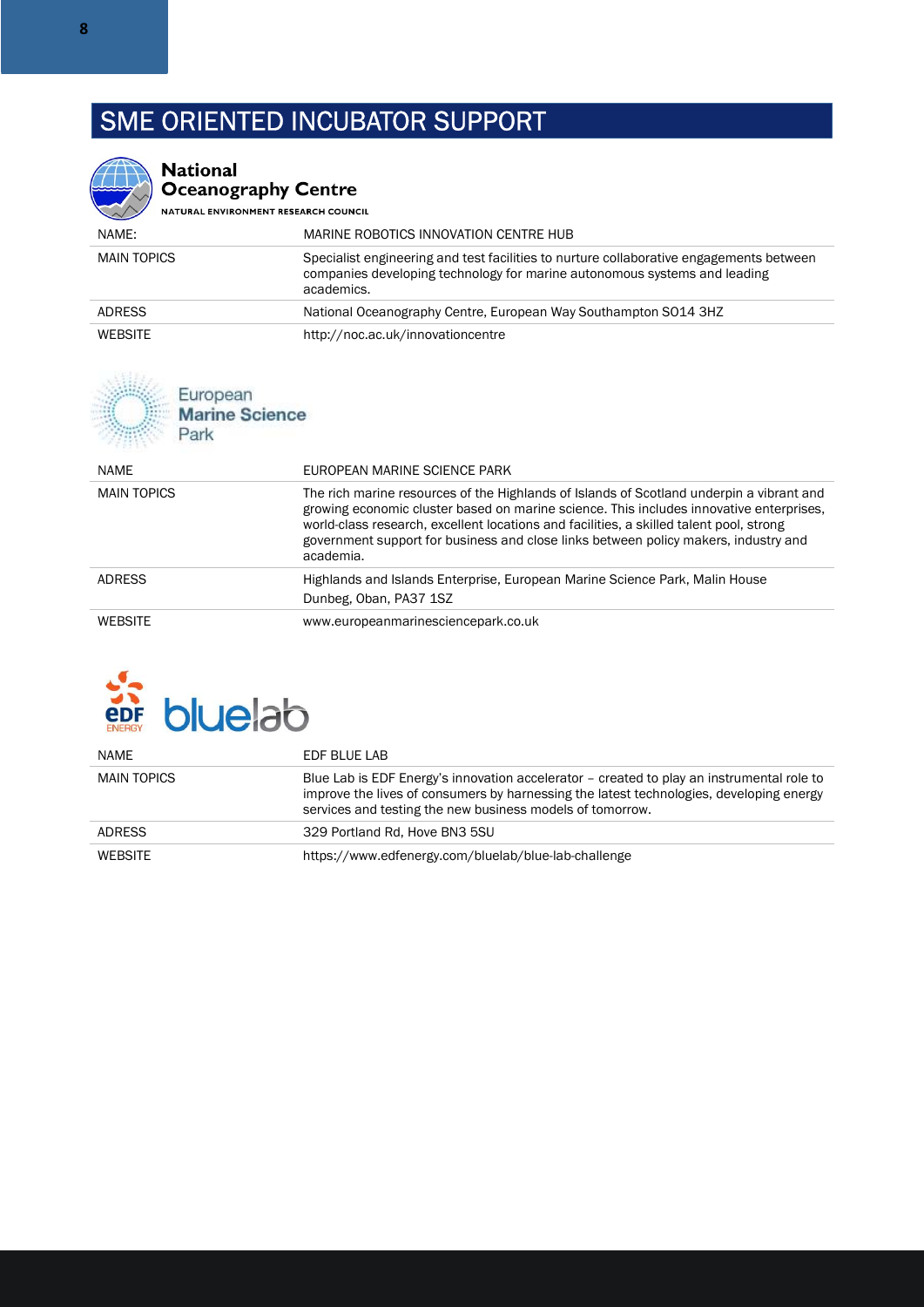## TESTING FACILITIES AND CO-WORKING SPACES



| NAME                      | EUROPEAN MARINE ENERGY CENTRE                                                                                                                     |
|---------------------------|---------------------------------------------------------------------------------------------------------------------------------------------------|
| <b>TYPE OF TECHNOLOGY</b> | Wave, tidal, offshore wind, energy storage, energy management                                                                                     |
| <b>FACILITIES</b>         | Grid connected open sea test sites, onshore sub-stations, hydrogen production and<br>storage, envinronmental monitoring, pto test rig, micro-grid |
| <b>TRL LEVEL</b>          | $5-8$                                                                                                                                             |
| WEBSITE                   | Emec.org.uk                                                                                                                                       |



| <b>NAME</b>               | Scottish Association of Marine Science                                                              |
|---------------------------|-----------------------------------------------------------------------------------------------------|
| <b>TYPE OF TECHNOLOGY</b> | Robotics, aquaculture, algae, seaweed,                                                              |
| <b>FACILITIES</b>         | Research vessels, robotics test facilities, lab facilities, swaweed hatchery, articificial<br>reefs |
| TRI I FVFI                | $2-8$                                                                                               |
| <b>WEBSITE</b>            | Https://www.sams.ac.uk/                                                                             |

Scotland has strong maritime research institutes. Therefore, there is an extensive (offshore) research infrastructure, including test sites, skills and competencies. Around the Orkney Islands and also in Aberdeen you can find such strong offshore infrastructures.



| NAME                      | Flowave                                                 |
|---------------------------|---------------------------------------------------------|
| <b>TYPE OF TECHNOLOGY</b> | Offshore renewables (wind, wave, tidal), robotics, auvs |
| <b>FACILITIES</b>         | Test tank                                               |
| TRI I FVFI                | $2 - 5$                                                 |
| <b>WEBSITE</b>            | Https://www.flowavett.co.uk/                            |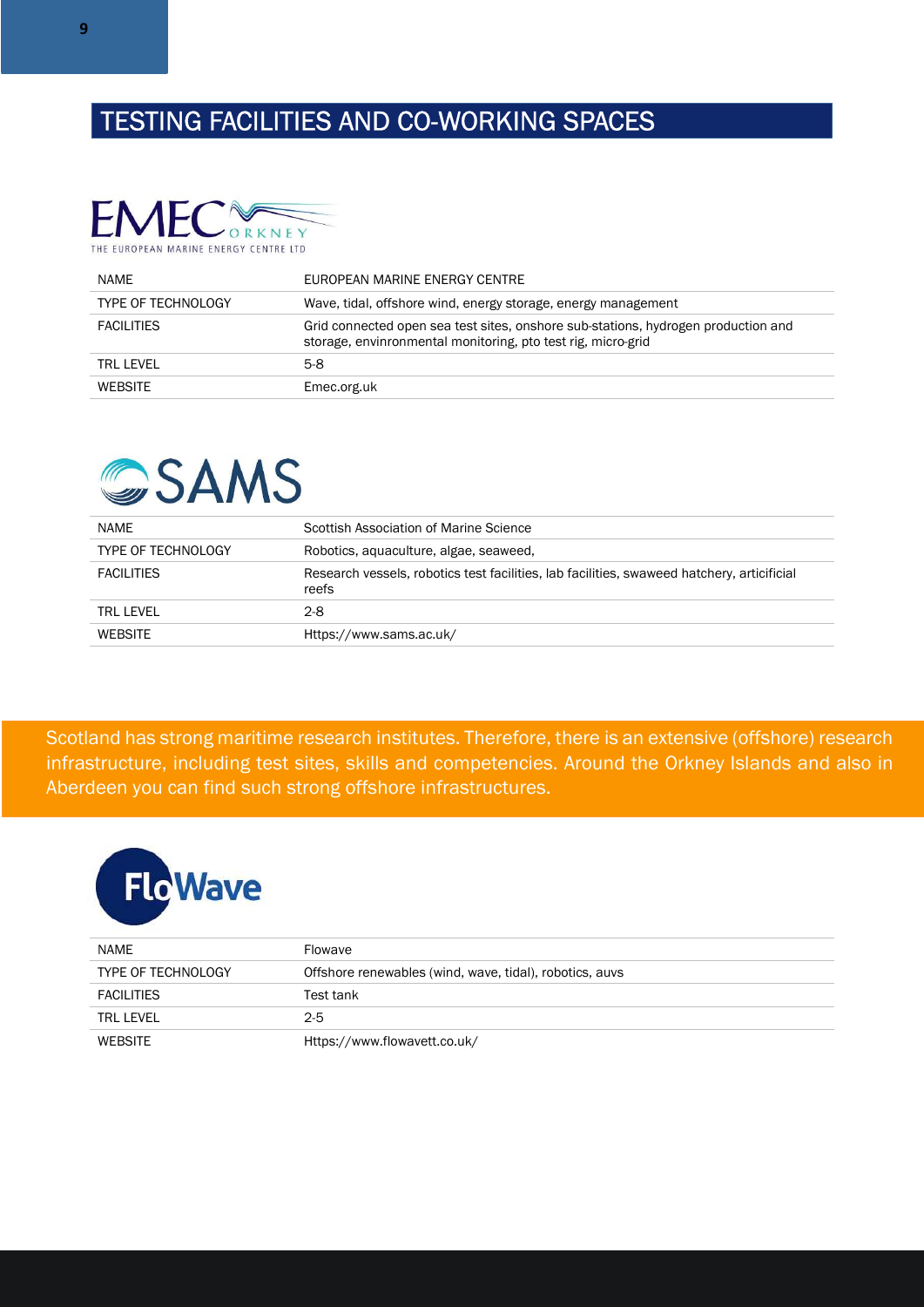

| NAME                      | Ore catapult                                                                                                                                |
|---------------------------|---------------------------------------------------------------------------------------------------------------------------------------------|
| <b>TYPE OF TECHNOLOGY</b> | Offshore wind, wave energy, tidal energy                                                                                                    |
| <b>FACILITIES</b>         | Robotics and Autonomous Systems, Powertrains, Wind turbine rotor blade, electricial<br>infrastructure, subsea foundations and substructures |
| TRI I FVFI                | $2-8$                                                                                                                                       |
| <b>WEBSITE</b>            | Https://ore.catapult.org.uk/                                                                                                                |

There is funding available for international partners to access the testing infrastructure. The funding doesn't go to the international partner directly, but to the testing facility to cover their costs. That way the users can have free access.